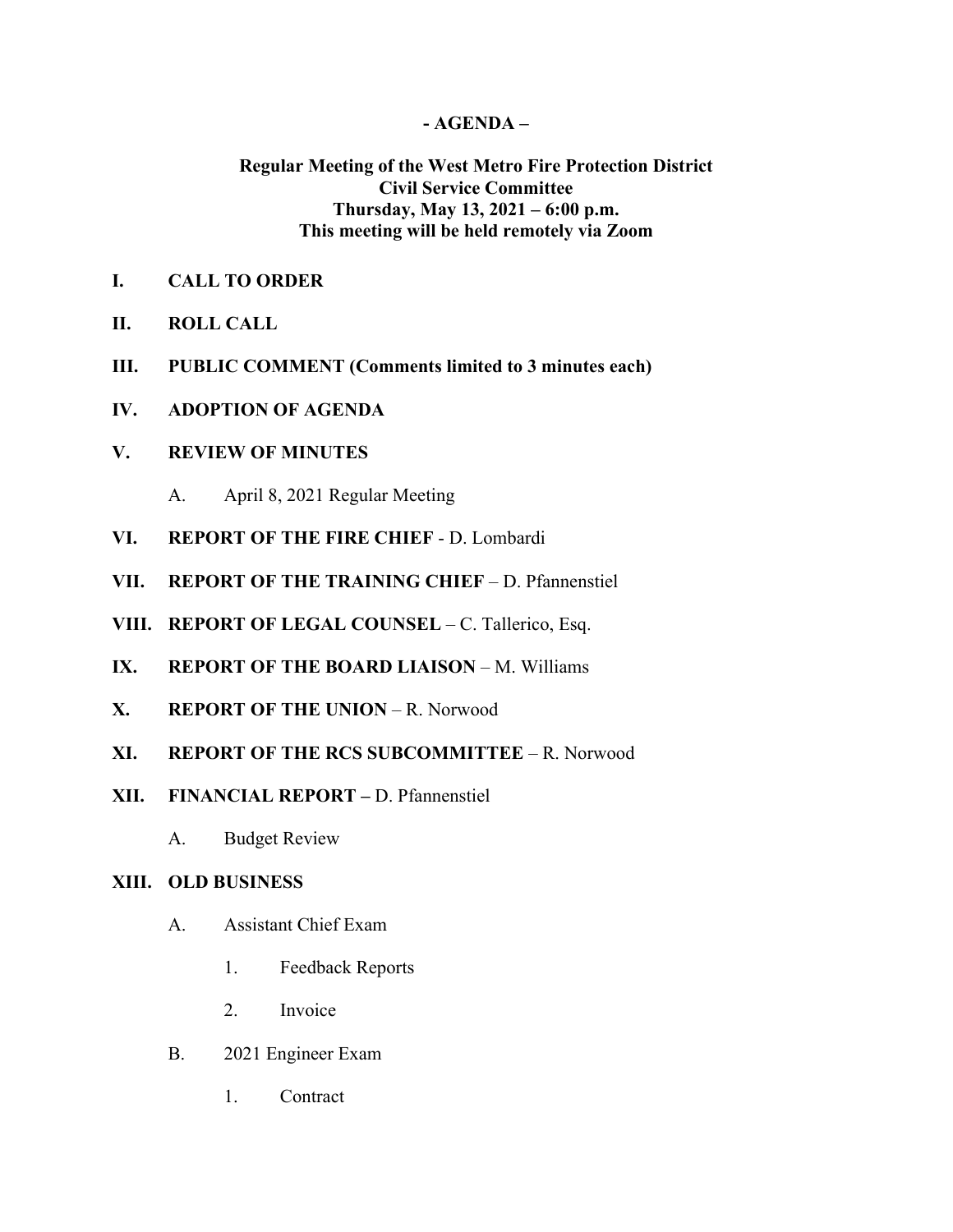2. Progress, Dates, Etc.

### **XIV. NEW BUSINESS**

A. Certify the Top Three Names from the Eligibility Register for the Rank of Assistant Chief, the Top Three Names from the Eligibility Register for the Rank of Captain, and the Top Four Names from the Eligibility Register for the Rank of Lieutenant

## **XV. OTHER MATTERS**

### **XVI. EXECUTIVE SESSION**

### **XVII. ADJOURNMENT**

### **XVIII.ANNOUNCEMENTS**

| May 18, 2021      | 6:30 p.m., Board of Directors Meeting, 433 S.<br>Allison Parkway, Lakewood, CO      |
|-------------------|-------------------------------------------------------------------------------------|
| May 16-22, 2021   | National EMS Week                                                                   |
| June 10, 2021     | 6:00 p.m., Civil Service Committee Meeting, 3535<br>S. Kipling Street, Lakewood, CO |
| June 15, 2021     | 6:30 p.m., Board of Directors Meeting, 433 S.<br>Allison Parkway, Lakewood, CO      |
| July 8, 2021      | 6:00 p.m., Civil Service Committee Meeting, 3535<br>S. Kipling Street, Lakewood, CO |
| July 20, 2021     | 6:30 p.m., Board of Directors Meeting, 433 S.<br>Allison Parkway, Lakewood, CO      |
| August 12, 2021   | 6:00 p.m., Civil Service Committee Meeting, 3535<br>S. Kipling Street, Lakewood, CO |
| August 17, 2021   | 6:30 p.m., Board of Directors Meeting, 433 S.<br>Allison Parkway, Lakewood, CO      |
| September 9, 2021 | 6:00 p.m., Civil Service Committee Meeting, 3535<br>S. Kipling Street, Lakewood, CO |
| September 18, 221 | IAFF Colorado Fallen Firefighter Memorial,<br>Colorado Springs, CO                  |